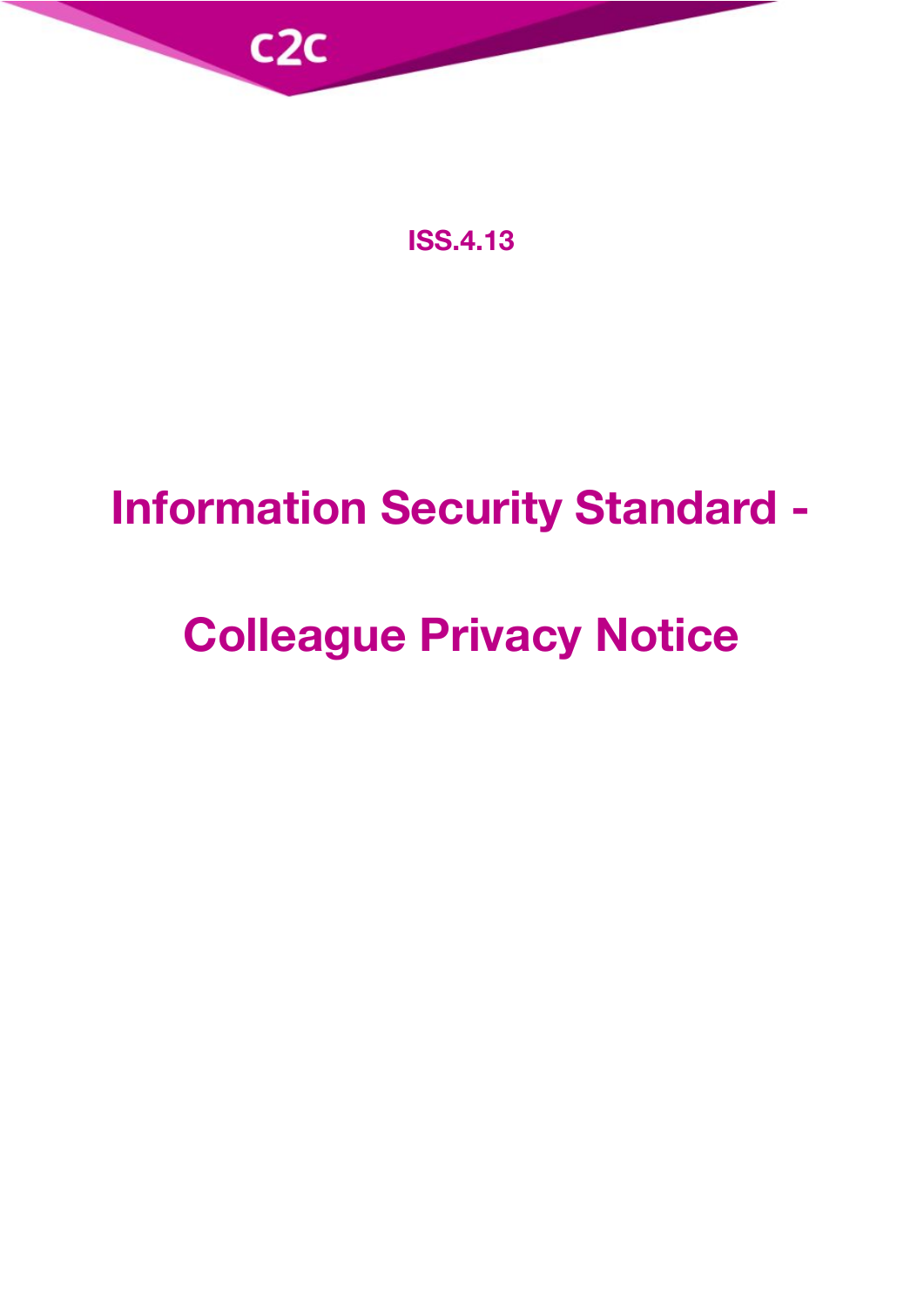### <span id="page-1-0"></span>Version History

| Version | Date        | Author     | <b>Comments &amp; Updates</b>                                                                                                                                                    |
|---------|-------------|------------|----------------------------------------------------------------------------------------------------------------------------------------------------------------------------------|
| 1.00    | 23-May-2018 | Sabiha Ali | Initial Candidate Privacy Notice document                                                                                                                                        |
| 2.00    | 26-Jul-2018 | Sabiha Ali | Release for Public Website<br>Update to section 3, Your rights in relation to<br>your personal data - more details.<br>Update to section 13, Data Protection Officer<br>details. |

### <span id="page-1-1"></span>Release Control

The following personnel must formally approve the document prior to assigning a non-draft version number.

| Prepared by (Name & Title)      | Authorised by (Name & Title)                                  | Date Approved for Release |
|---------------------------------|---------------------------------------------------------------|---------------------------|
| Sabiha Ali, HR Business Partner | Marc Sellis, Business Change<br>Director & Acting HR Director | 23-May-2018               |
| Sabiha Ali, HR Business Partner | Marc Sellis, Business Change<br>Director & Acting HR Director | 26-Jul-2018               |

### <span id="page-1-2"></span>**Distribution**

| Version        | Distributed to        | Date distributed |
|----------------|-----------------------|------------------|
| $\mathsf{IV}1$ | Company Intranet      | 25-May-2018      |
| $\mathsf{IV}2$ | <b>Public Website</b> | 26-Jul-2018      |

### <span id="page-1-3"></span>Document Review

This Data Privacy Management document will be reviewed each year by the document owner/author following the initial publication. Document to be ratified for publication by the Trenitalia c2c Executive Team.

### <span id="page-1-4"></span>Copyright

The copyright in the contents of this document is property of Trenitalia c2c Limited. The contents in whole or part must not be modified, reproduced or disclosed or disseminated to others or used for purposes other than that for which it is supplied, without the prior written permission of Trenitalia c2c Limited. © 2018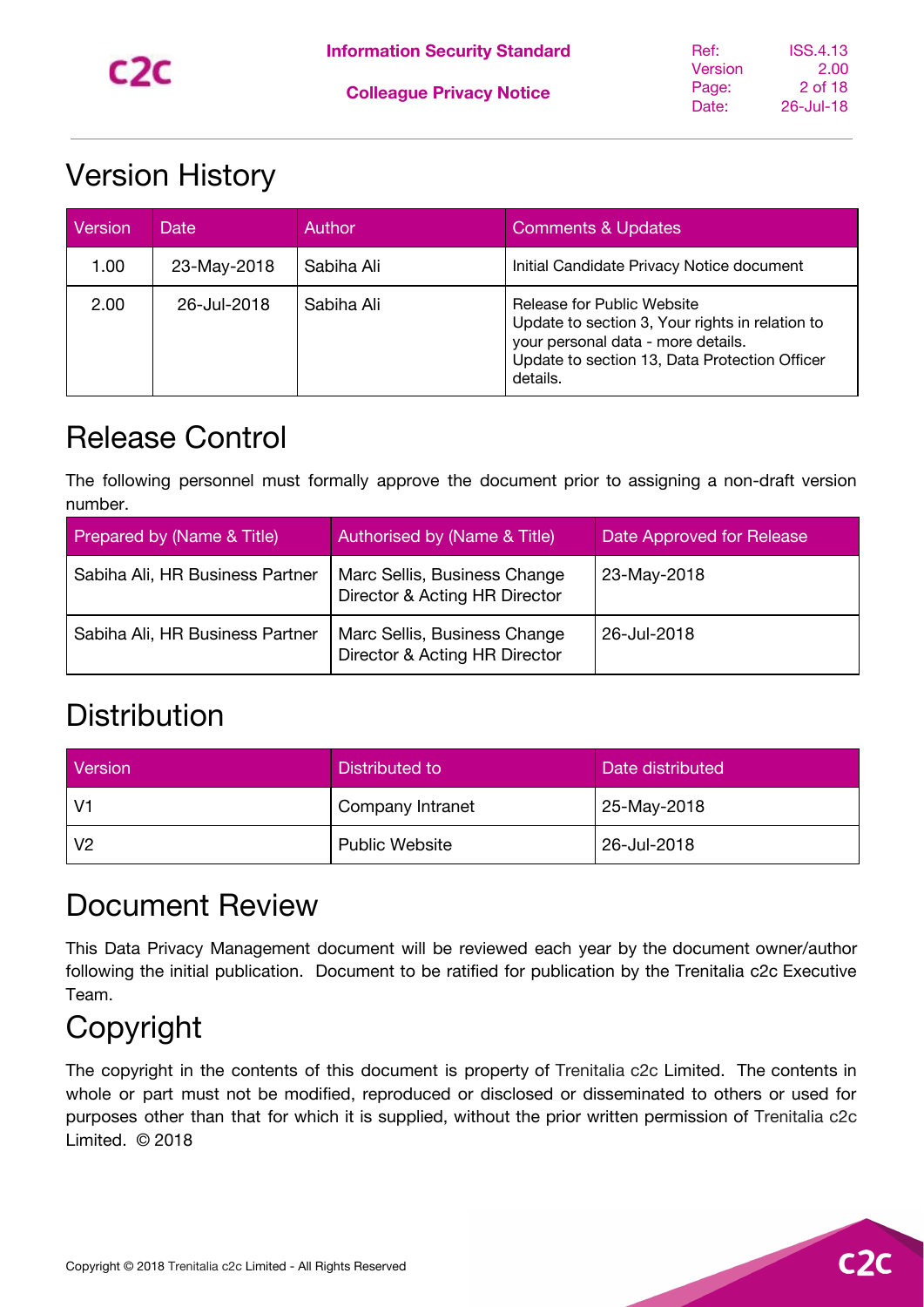

### <span id="page-2-0"></span>Table of Contents

|    | <b>Version History</b>                                                                                                                                                                                                                                                                                      | $\mathbf 2$                                                                                   |
|----|-------------------------------------------------------------------------------------------------------------------------------------------------------------------------------------------------------------------------------------------------------------------------------------------------------------|-----------------------------------------------------------------------------------------------|
|    | <b>Release Control</b>                                                                                                                                                                                                                                                                                      | $\boldsymbol{2}$                                                                              |
|    | <b>Distribution</b>                                                                                                                                                                                                                                                                                         | $\boldsymbol{2}$                                                                              |
|    | <b>Document Review</b>                                                                                                                                                                                                                                                                                      | $\boldsymbol{2}$                                                                              |
|    | Copyright                                                                                                                                                                                                                                                                                                   | $\mathbf 2$                                                                                   |
|    | <b>Table of Contents</b>                                                                                                                                                                                                                                                                                    | 3                                                                                             |
| 1. | Introduction                                                                                                                                                                                                                                                                                                | 4                                                                                             |
| 2. | <b>Data Protection Principles</b>                                                                                                                                                                                                                                                                           | 5                                                                                             |
| 3. | Your rights in relation to your personal data<br>I. Right to be Informed<br>II. Right to Rectification<br>III. Right to Erasure<br>IV. Right to Restrict Processing<br>V. Right to Data Portability<br>VI. Right to Object<br>VII. Right of Access<br>VIII. Rights in relation to automated decision making | 6<br>6<br>6<br>6<br>7<br>$\overline{7}$<br>$\overline{7}$<br>$\overline{7}$<br>$\overline{7}$ |
| 4. | How we collect your personal data                                                                                                                                                                                                                                                                           | 8                                                                                             |
| 5. | Types of data we collect                                                                                                                                                                                                                                                                                    | 8                                                                                             |
| 6. | Why we process your personal data                                                                                                                                                                                                                                                                           | 9                                                                                             |
|    | 7. Special categories of data                                                                                                                                                                                                                                                                               | 11                                                                                            |
|    | 8. If you do not provide your data                                                                                                                                                                                                                                                                          | 12                                                                                            |
|    | 9. Sharing your data                                                                                                                                                                                                                                                                                        | 12                                                                                            |
|    | 10. Protecting your data                                                                                                                                                                                                                                                                                    | 13                                                                                            |
|    | 11. Retention of your data                                                                                                                                                                                                                                                                                  | 13                                                                                            |
|    | 12. Automated decision making                                                                                                                                                                                                                                                                               | 14                                                                                            |
|    | 13. Data Protection Officer                                                                                                                                                                                                                                                                                 | 14                                                                                            |
|    | 14. Who to Contact About This Notice                                                                                                                                                                                                                                                                        | 14                                                                                            |
|    | Glossary                                                                                                                                                                                                                                                                                                    | 15                                                                                            |

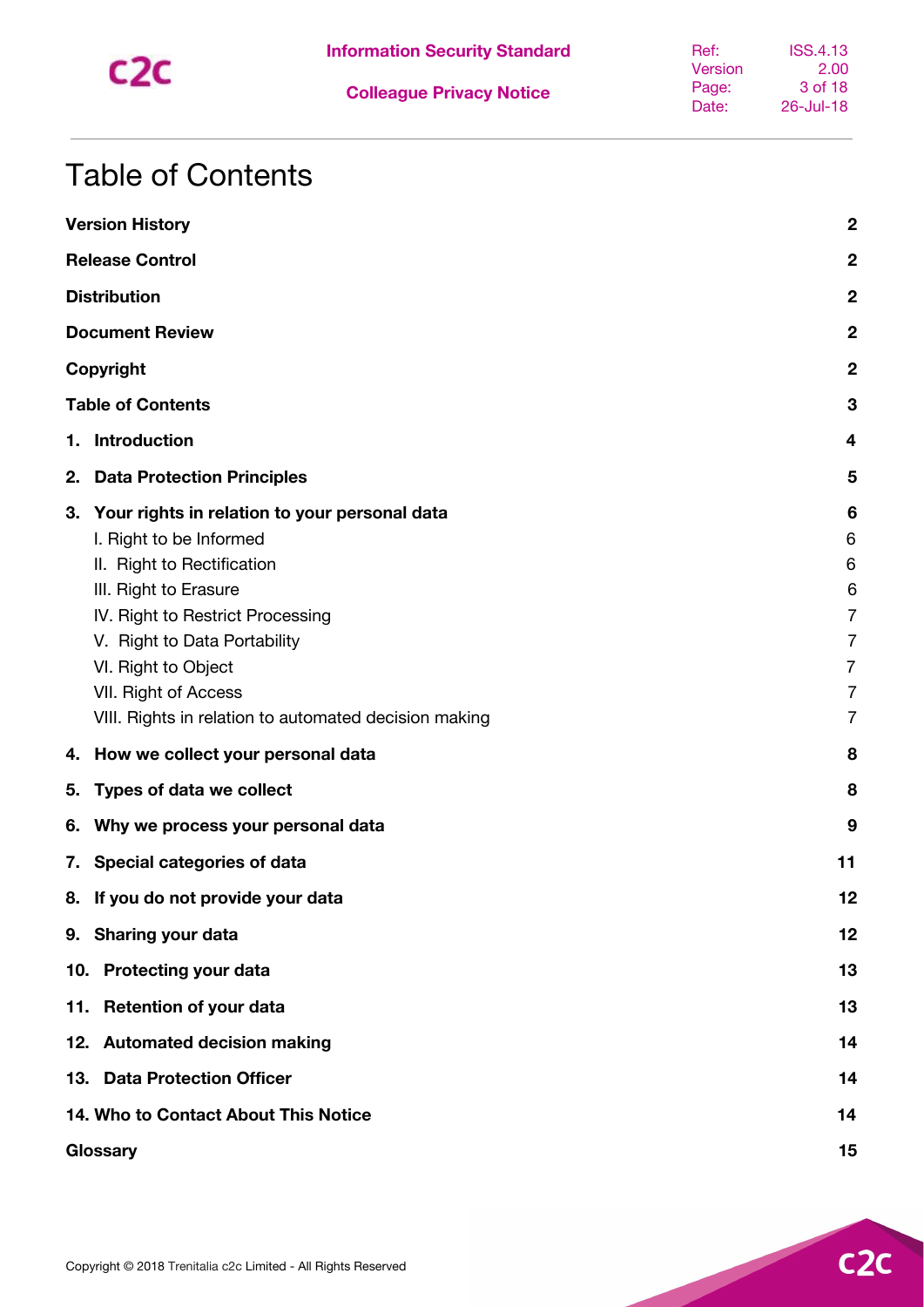### <span id="page-3-0"></span>1. Introduction

c2c is committed to protecting the privacy and security of your personal information and being transparent about how we collect and use your data. We are aware of our obligations under the General Data Protection Regulation (GDPR) and this Privacy Notice sets out, in line with GDPR, the types of data that we hold on you during and after your working relationship with c2c. It also sets out how we use that information, how long we keep it for and other relevant information about your data.

We will process your personal data in accordance with this Privacy Notice, unless such processing conflicts with the requirements of applicable law, in which case, applicable law will prevail.

We may update this Privacy Notice from time to time and will publish updated copies of the Privacy Notice on the company intranet.

This Notice applies to all current and former c2c Employees, Community Volunteers, Consultants, Contractors, Suppliers and Vendors hereinafter to be referred to as: "Colleagues" who store, control and process data (both electronic and physical/paper based) relating to identifiable individuals - Data Subjects.

This Notice should be read in conjunction with the c2c Personal Data [Protection](https://docs.google.com/document/d/1H88Lpytt3X0-7VbaQztjWOb84CIl4OiHz0HhGuDM_Nk/edit?usp=sharing) Policy and the [Acceptable](https://docs.google.com/document/d/1T1LMKjV3Et3GMAuI89UUcZk3cx3tHZ_3uT4hh4zz-5I/edit?usp=sharing) User Agreement.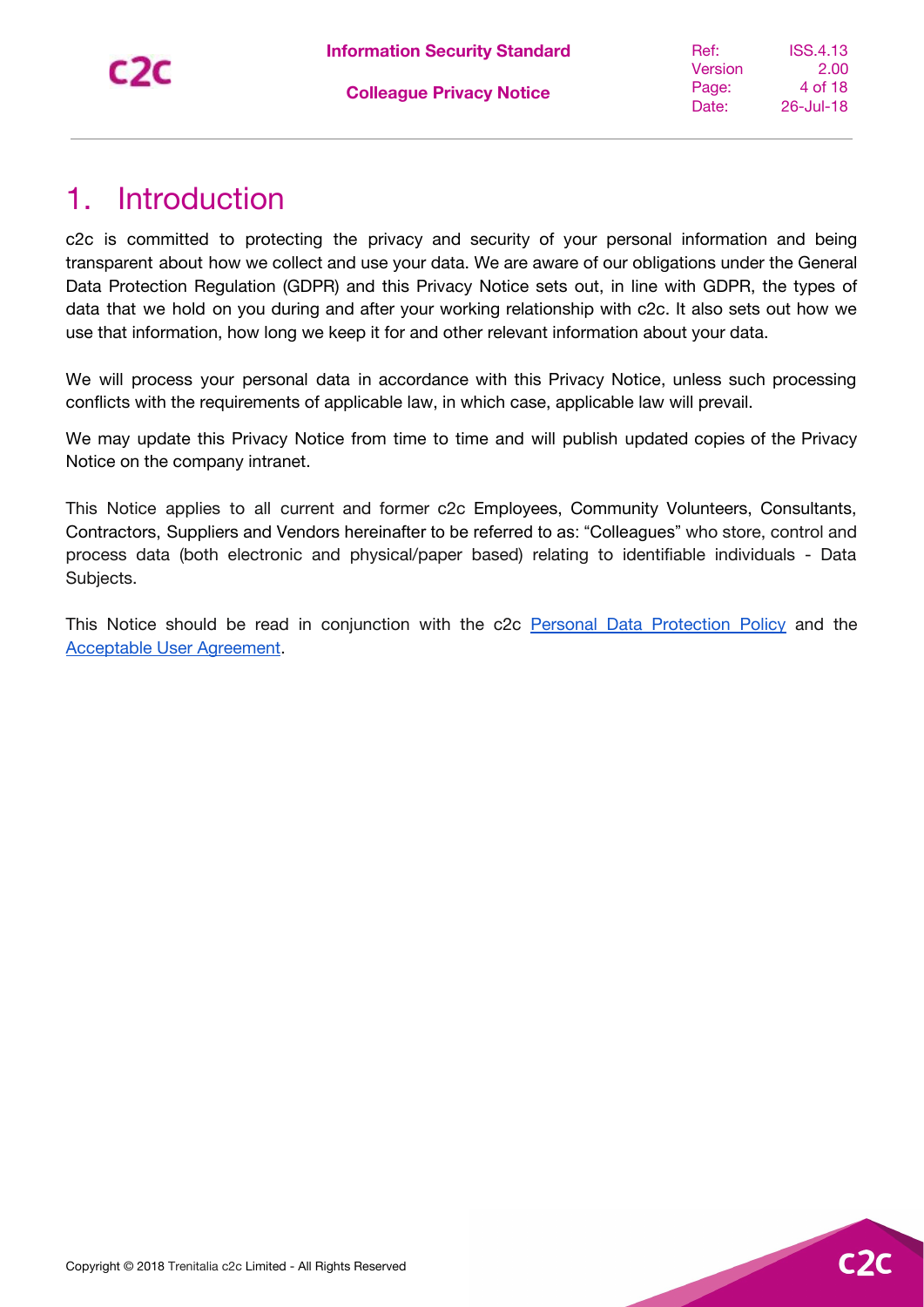

 $C2$ 

### <span id="page-4-0"></span>2. Data Protection Principles

c2c complies with its obligations under GDPR in relation to your personal data. This includes:

- Lawfulness, Fairness and Transparency
	- *The personal data shall be processed lawfully, fairly and in a transparent manner*
- **Purpose Limitations** 
	- *Personal data shall be collected for specified, explicit and legitimate purposes and not further processed in a manner that is incompatible with those purposes*
- Data Minimisation
	- *Personal data shall be adequate, relevant and limited to what is necessary in relation to the purposes for which they are processed*
- Data Accuracy
	- *Personal data shall be accurate and, where necessary, kept up to date*
	- **Storage Limitations** 
		- *Personal data shall be kept in a form which permits identification of data subjects for no longer that is necessary for the purposes for which the personal data are processed*
- **Integrity and Confidentiality (Security)** 
	- *Personal data shall be processed in a manner that ensures appropriate security of the personal data, including protection against unauthorised or unlawful processing and against accidental loss, destruction or damage, using appropriate technical or organisational measures*
- Accountability
	- *c2c and all c2c Colleagues shall be responsible for, and be able to demonstrate compliance with data protection laws*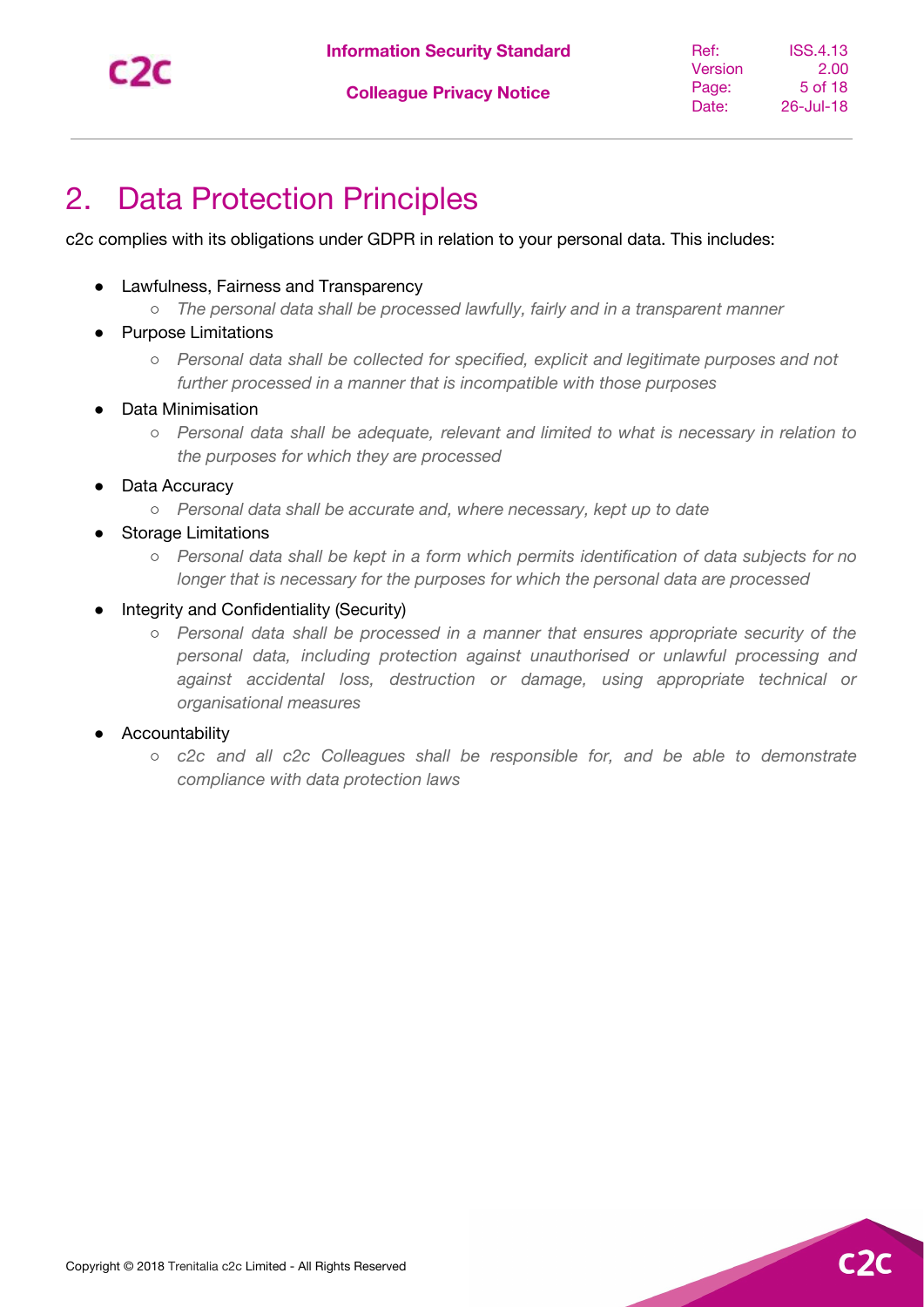$C<sub>2</sub>$ 

### <span id="page-5-0"></span>3. Your rights in relation to your personal data

Individuals, be they current or former Colleagues, have specific rights under Data Protection Laws. You **must** notify the Data Protection Officer immediately if you get a request from an individual who wishes to exercise one of their below rights:

#### <span id="page-5-1"></span>I. Right to be Informed

All individuals have the right to be informed of how we collect and use their data. This is typically done through the c2c Privacy and [Cookies](https://www.c2c-online.co.uk/privacy-and-cookies-notice/) Notice and the [Colleague](https://docs.google.com/document/d/1P4wt1kYwVwXOemc3m2GjGYutP6zLBgzo1lPWi6FyjFA/edit?usp=sharing) Privacy Notice (this Notice).

#### <span id="page-5-2"></span>II. Right to Rectification

Individuals are entitled to have personal data rectified if it is inaccurate or incomplete. We have an obligation to correct the inaccuracies and to respond to the request within one month.

#### <span id="page-5-3"></span>III. Right to Erasure

The right to erasure is also known as 'the right to be forgotten'. This right enables an individual to request the deletion or removal of personal data where there is no compelling reason for its continued processing.

However, the right to erasure does not provide an absolute 'right to be forgotten'. Certain records must be kept under Statutory Law and regulations. The **Data Retention, Media [Destruction](https://docs.google.com/document/d/1QTj9RHtBJQe-FOrhrvCTUBzze9GrnTqmiHuEYpGTIBk/edit?usp=sharing) and Backup** [Policy](https://docs.google.com/document/d/1QTj9RHtBJQe-FOrhrvCTUBzze9GrnTqmiHuEYpGTIBk/edit?usp=sharing) has full details of different record types and lengths of time they will be kept for, however the following types of documents provide a brief example of records required to be kept;

- Financial Records 7 Years
- Health Information upto 40 years

Individuals have a right to have personal data erased and to prevent processing in some specific circumstances:

- Where the personal data is no longer necessary in relation to the purpose for which it was originally collected/processed.
- When the individual withdraws consent.
- When the individual objects to the processing and there is no overriding legitimate interest for continuing the processing.
- The personal data has to be erased in order to comply with a legal obligation.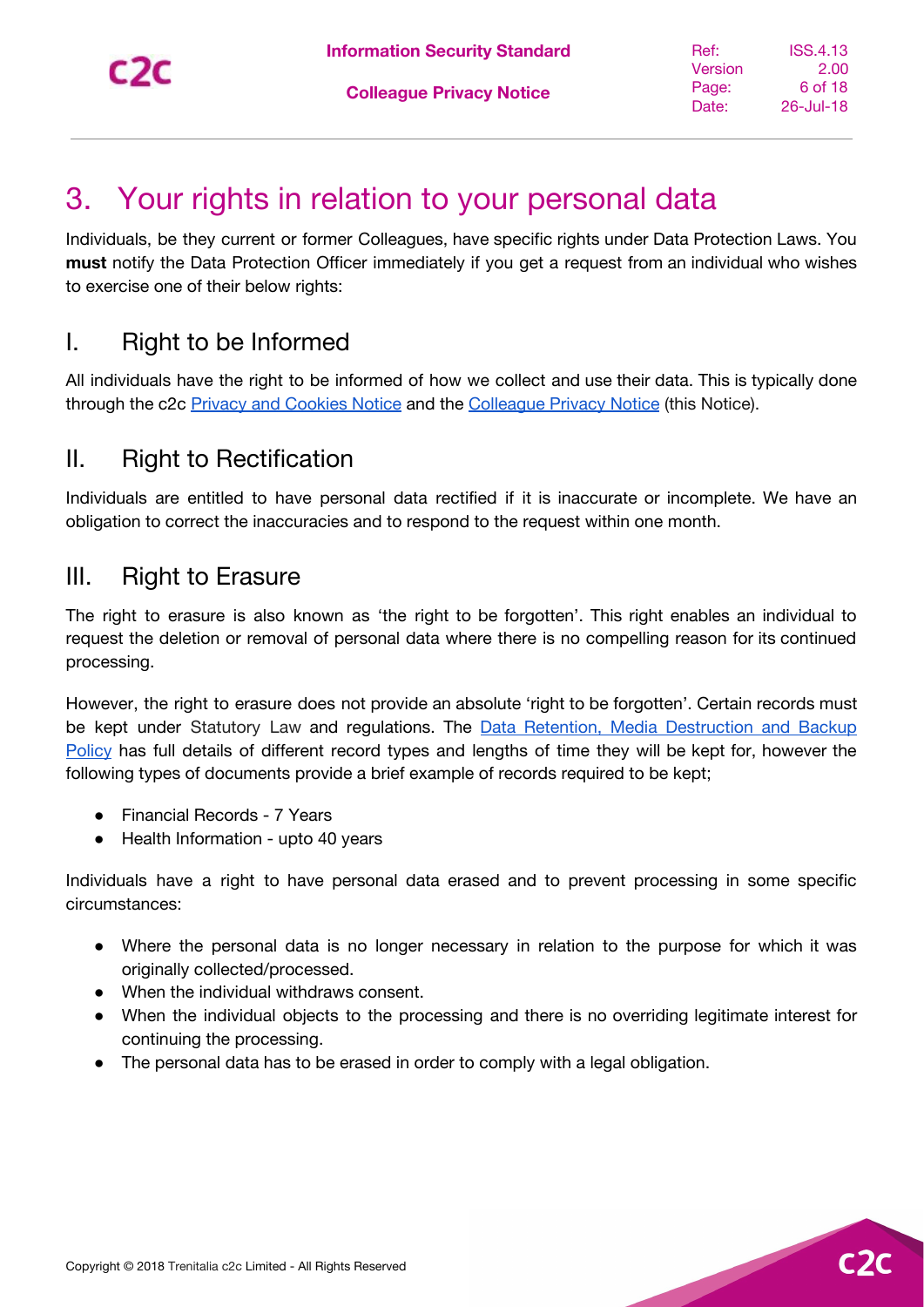

#### <span id="page-6-0"></span>IV. Right to Restrict Processing

Individuals have a right to 'block' the processing of their personal data. If we receive such a request we must ensure that we retain just enough information to the restriction is respected in the future.

#### <span id="page-6-1"></span>V. Right to Data Portability

The right to data portability allows individuals to obtain and reuse their personal data for their own purposes across different services. It allows the individual to move, copy or transfer their personal data easily from one IT environment to another in a safe and secure way, without hindrance to usability.

#### <span id="page-6-2"></span>VI. Right to Object

Individuals have the right to object to c2c processing their personal data based on legitimate interests and/or direct marketing (including profiling).

#### <span id="page-6-3"></span>VII. Right of Access

All individuals who are a subject of personal data held by c2c are entitled to:

- Obtain a confirmation of the processing;
- Be informed the Personal Data we hold about them;
- Be informed of the categories of Personal Data concerned, and
- Obtain a copy (subject to certain limitations and exemptions).

#### <span id="page-6-4"></span>VIII. Rights in relation to automated decision making

Individuals have the right not to be subject to a decision based solely on automated processing, including profiling, which produces legal (or similarly significant) effects concerning the individual without any human intervention (eg automatic refusal of an online credit application or decisions on recruitment).

c2c does not make any decisions about an individual solely on the basis of automated decision making.

If an individual contacts c2c requesting the execution of any of these rights, the individual should be asked to email [sar@c2crail.net](mailto:dpo@c2crail.net) to make a subject access request.

- Under Data Protection Laws we must respond to valid requests within no more than one month.
- For more info, please see the Subject Access Request Policy & [Guidance](https://docs.google.com/document/d/14-6enouEDc0dksoUZyxEBTUYf6b3WMMrp_Io8Wx8RrU/edit?usp=sharing), or by email at [dpo@c2crail.net.](mailto:dpo@c2crail.net)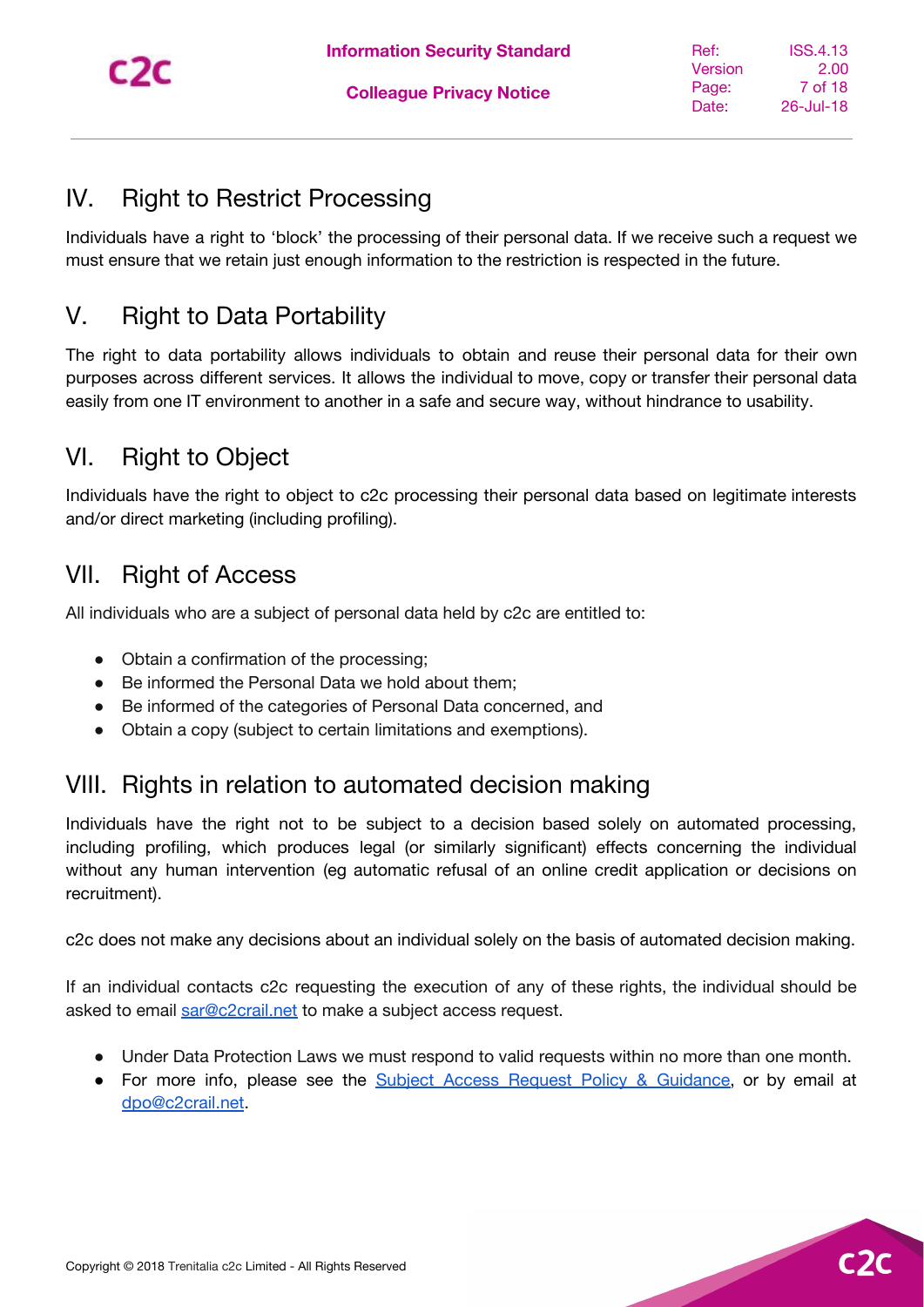$C<sub>2</sub>$ 

### <span id="page-7-0"></span>4. How we collect your personal data

We collect data about you in a variety of ways and this will usually start when we undertake a recruitment exercise where we will collect the data from you directly. This includes the information you would normally include in a CV or a recruitment cover letter, or notes made by our recruiting officers during a recruitment interview. Further information will be collected directly from you when you complete forms at the start of your employment, for example, your bank and next of kin details. Other details may be collected directly from you in the form of official documentation such as your driving licence, passport or other right to work evidence.

We will also collect data about you from third parties, such as employment agencies, former employers when gathering references or occupational health provider for a medical screening.

### <span id="page-7-1"></span>5. Types of data we collect

We collect and hold many types of data about you, including:

- your personal details including your name, address, gender, date of birth, email address, phone numbers
- your photograph
- marital status, dependants, next of kin and their contact numbers
- medical or health information including whether or not you have a disability
- information about your remuneration, including pay grades, salary, tax code, national insurance number, bank account, entitlement to benefits such as pensions or insurance cover
- information included on your CV including references, education history and employment history
- documentation relating to your right to work in the UK including passport and visa
- driving licence
- the terms and conditions of your employment
- details of your qualifications, skills, experience and employment history, including start and end dates, with previous employers and with c2c, current and previous job titles, job descriptions, hours of work and other terms and conditions relating to your employment with us
- details of your schedule (days of work and working hours) and attendance at work
- details of your leave records including annual leave, family leave (maternity, paternity, parental, adoption, carer), sickness absence, sabbatical, and the reasons for the leave
- details of any disciplinary or grievance procedures in which you have been involved, including any warnings issued to you and related correspondence
- assessments of your performance, including appraisals, performance reviews and ratings, training you have participated in, performance improvement plans and related correspondence
- details of any performance management concerns including measurements against targets, formal warnings and related documentation with regard to capability procedures
- details of any live criminal record where applicable
- details of genetic, biometric data where applicable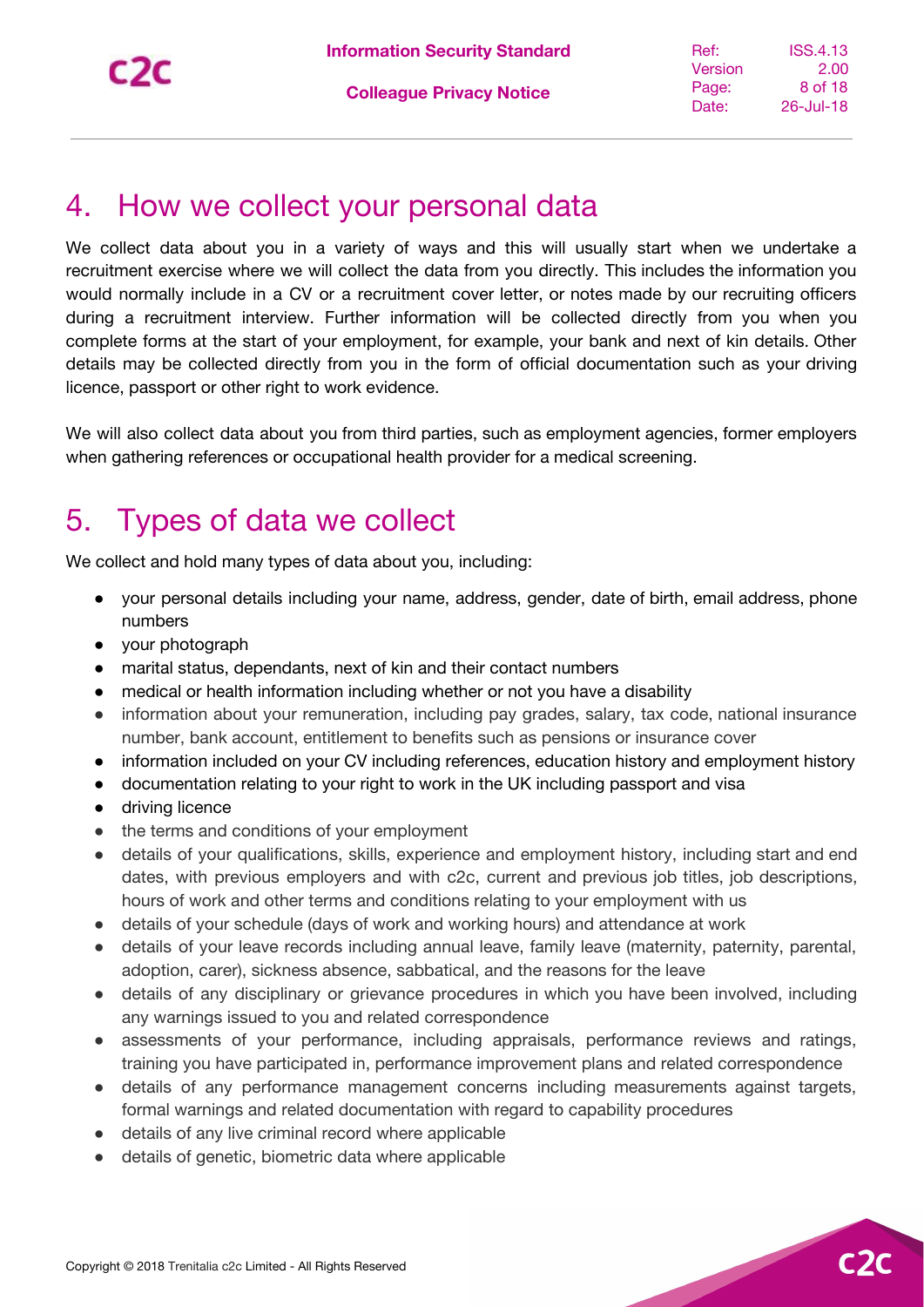

 $c2$ 

● competence management records

We also undertake monitoring of employees in the workplace to protect the legitimate commercial interests of the business, to ensure a safe working environment for all employees, for the prevention and detection of crimes and to comply with legal obligations (e.g. access rights or disclosure). Monitoring of employees can be carried out by:

- information captured on security systems, including closed circuit television ("CCTV")
- key card entry systems
- GPS/Geolocation tracking of c2c vehicles
- tracking of emails and websites visited
- voicemails and documents
- other work product and communications created, stored or transmitted using our networks, applications, devices, computers or communications equipment

### <span id="page-8-0"></span>6. Why we process your personal data

There are a number of reasons why we need to collect and process your personal data these would include:

- to perform the employment contract that you have entered into with us
- to carry out legally required duties
- to carry out our legitimate interests
- to protect your interests
- for archiving, research or statistical purposes
- where you have given consent
- where something is done in the public interest

All of the processing carried out by us falls into one of the permitted reasons. Generally, we will rely on the first three reasons set out above to process your data. For example, we need to collect your personal data in order to carry out the employment contract that we have entered into with you and ensure you are paid.

We need to collect your data to ensure we are complying with legal requirements such as:

- ensuring tax and National Insurance is paid
- carrying out checks in relation to your right to work in the UK
- making reasonable adjustments for disabled employees
- to comply with health and safety laws including drug and alcohol testing
- to meet our legal obligations on reporting on the gender pay gap
- to comply with out legal obligation on carrying out unspent criminal records checks
- to enable you to take periods of leave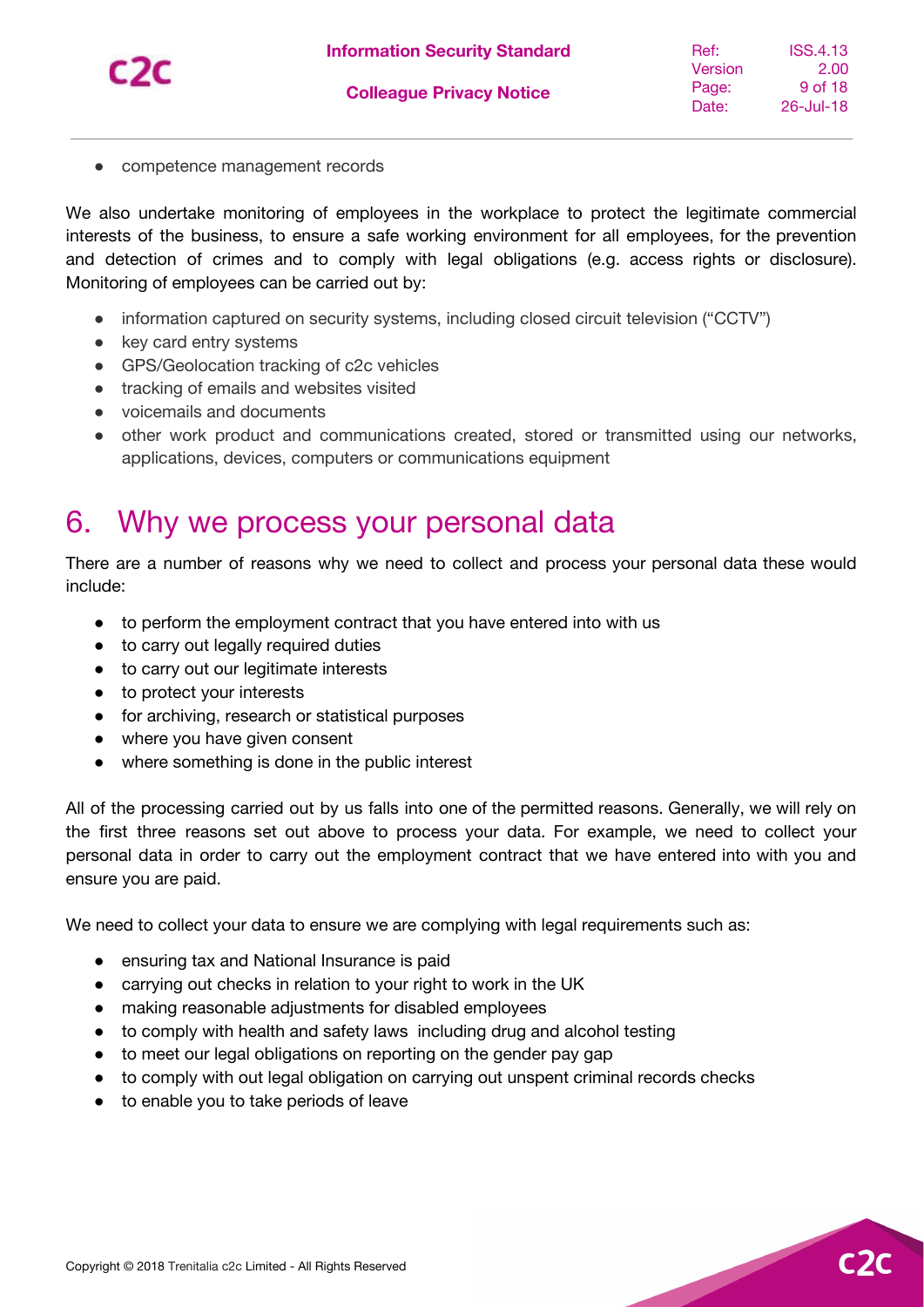

 $C<sub>2</sub>$ 

We also collect data so that we can carry out activities which are in c2c's legitimate interests. Processing your data allows us to:

- make decisions about who to offer initial employment to, and subsequent internal appointments, promotions etc
- make decisions about salary and other benefits
- provide contractual benefits to you
- maintain comprehensive up to date personnel records about you to ensure, amongst other things, effective correspondence can be achieved and appropriate contact points in the event of an emergency are maintained
- effectively monitoring both your conduct and your performance and to undertake disciplinary and performance procedures with regard to both of these if the need arises
- offering a method of recourse for you against decisions made about you via a grievance procedure
- to meet our legitimate interests to carry out workplace investigations
- the reasons of preventative or assessing your training needs
- operate and keep a record of employee performance and related processes, to plan for career development, succession planning and workforce management purposes
- implement an effective absence management system including monitoring the amount of leave and subsequent actions to be taken, including unsatisfactory attendance and the making of reasonable adjustments
- gain expert medical opinion when making decisions about your fitness for work
- manage statutory leave and pay systems such as maternity leave and pay etc
- to share with you information about the company
- carryout business planning and restructuring exercises
- provide references on request for current and former employees
- maintain and promote equality in the workplace
- dealing with legal claims made against us
- preventing fraud
- to carry out surveys for service improvements
- ensure effective HR and business administration
- ensure our IT systems are secure and robust against unauthorised access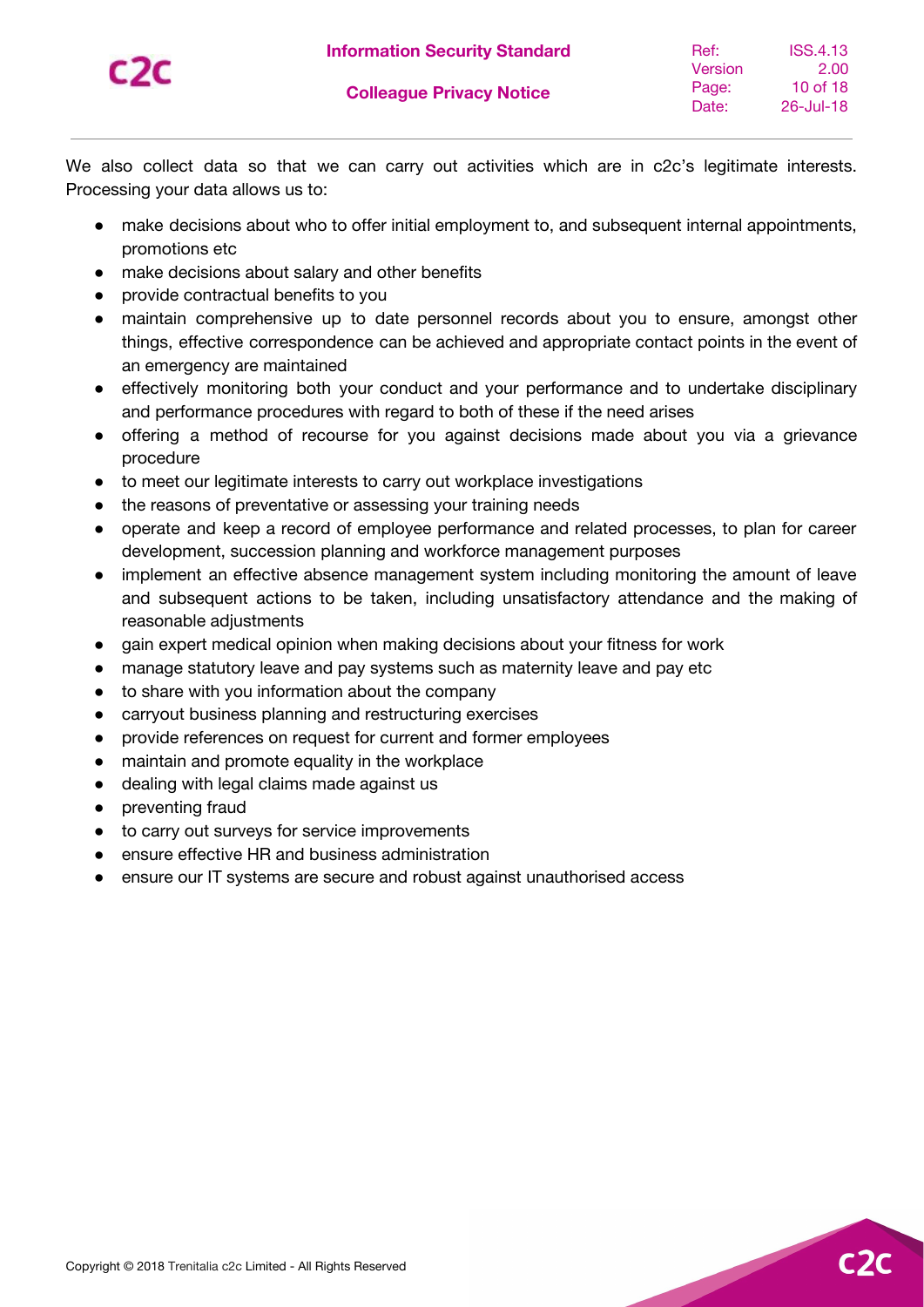

### <span id="page-10-0"></span>7. Special categories of data

There are a number of reasons why we need to collect special categories of data which will processed in accordance with more stringent guidelines. Most commonly, we will process special categories of data when the following applies:

- you have given explicit consent to the processing
- we must process your data in order to carry out our legal obligations
- we must process your data for reasons of substantial public interest
- you have already made the data public

Special categories of data we collect are:

- race
- ethnic origin
- politics
- religion
- trade union membership
- biometrics
- health
- sex
- sexual orientation

We will use your special category data:

- for the purposes of equal opportunities monitoring
- in our absence management procedures
- to determine reasonable adjustments, particularly for those with disabilities
- for health and safety purposes including random drug and alcohol testing
- to operate check-off and payment for union subscriptions
- to comply with industry fitness standards
- for gender pay gap reporting

Special categories of data that we uses for monitoring purposes is anonymised, and is collected with your express consent, which can be withdrawn at any time. The use of sensitive data for monitoring purposes helps c2c to better plan services for both our colleagues and our customers.

We do not need your consent if we use special categories of personal data in order to carry out our legal obligations or exercise specific rights under employment law. If this occurs, you will be made fully aware of the reasons for the processing. As with all cases of seeking consent from you, you will have full control over your decision to give or withhold consent and there will be no consequences where consent is withheld. Consent, once given, may be withdrawn at any time for which here will be no consequences.

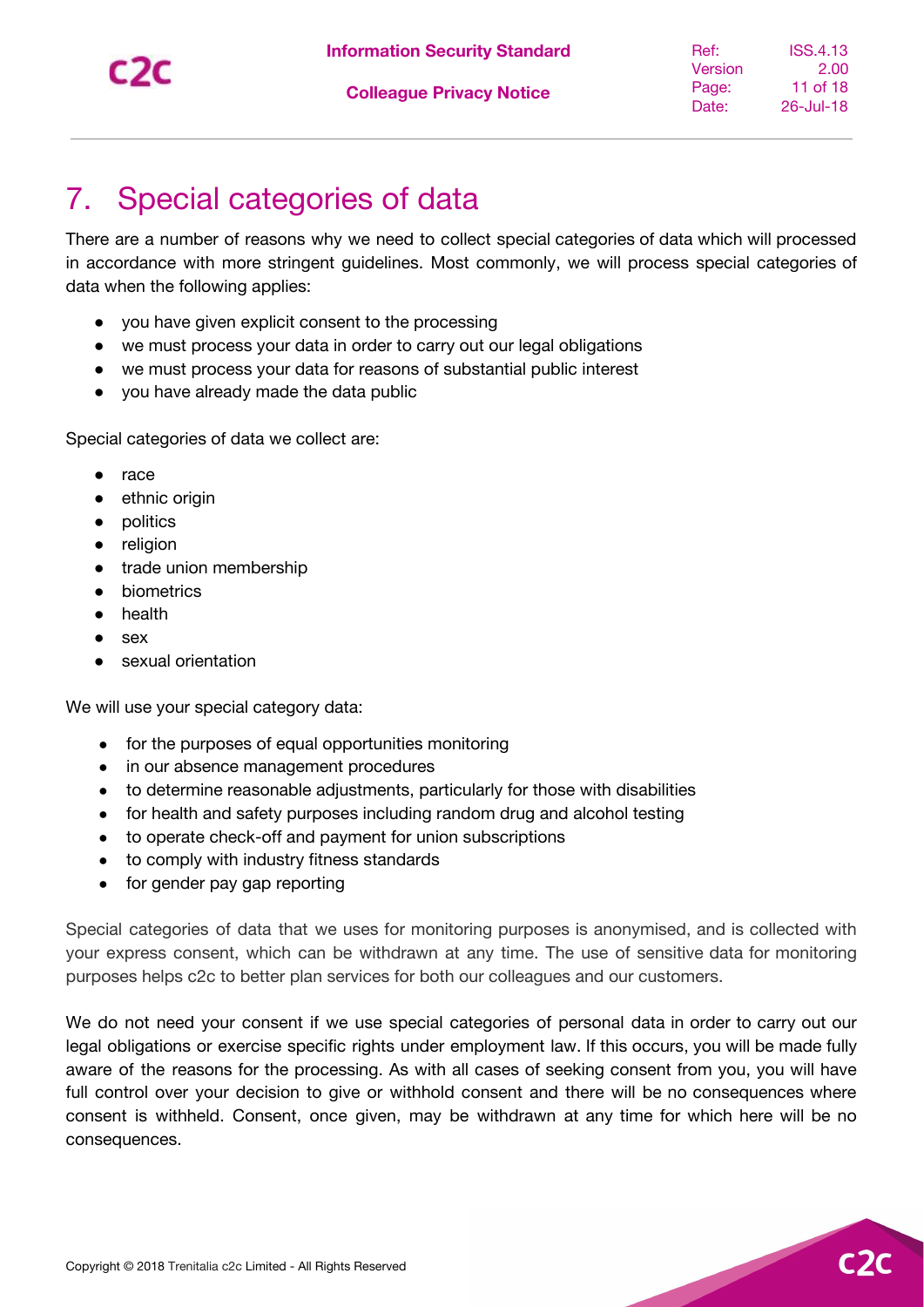$C<sub>2</sub>$ 

### <span id="page-11-0"></span>8. If you do not provide your data

One of the reasons for processing your data is to allow us to carry out our duties in line with your contract of employment. If you do not provide us with the data needed to do this, we will be unable to perform those duties e.g. ensuring you are paid correctly.

We may also be prevented from confirming, or continuing with your employment with us, in relation to our legal obligations, e.g. if you do not provide us with documentary evidence confirming your right to work in the UK or, where appropriate, confirming your legal status for carrying out your work via a criminal records check.

### <span id="page-11-1"></span>9. Sharing your data

We share your data with colleagues within c2c where it is necessary for them to undertake their duties. This includes for example:

- your line manager for their management of you
- HR for maintaining personnel records
- Payroll for administering your payment
- IT to provide you with electronic equipment and work email

We also share your data with third parties, some of whom are outside of the EEA, where it is necessary for them to undertake their duties. This includes for example:

- pre-employment references from other employers
- **●** criminal records checks from the Disclosure and Barring Service (DBS, Disclosure Scotland)
- **●** the provision of occupational health
- Rail Staff Travel (RTS) so you can benefit from rail staff travel facilities
- **●** medical checks from medical doctors and consultants
- **●** RPMI Limited for administration of the Railway Pensions Scheme
- **●** The Pensions Regulator (TPR) if required
- **HMRC for Tax deductions and NI contributions**

We may also share your data with third parties as part of a Company sale or restructure, or for other reasons to comply with a legal obligation upon us.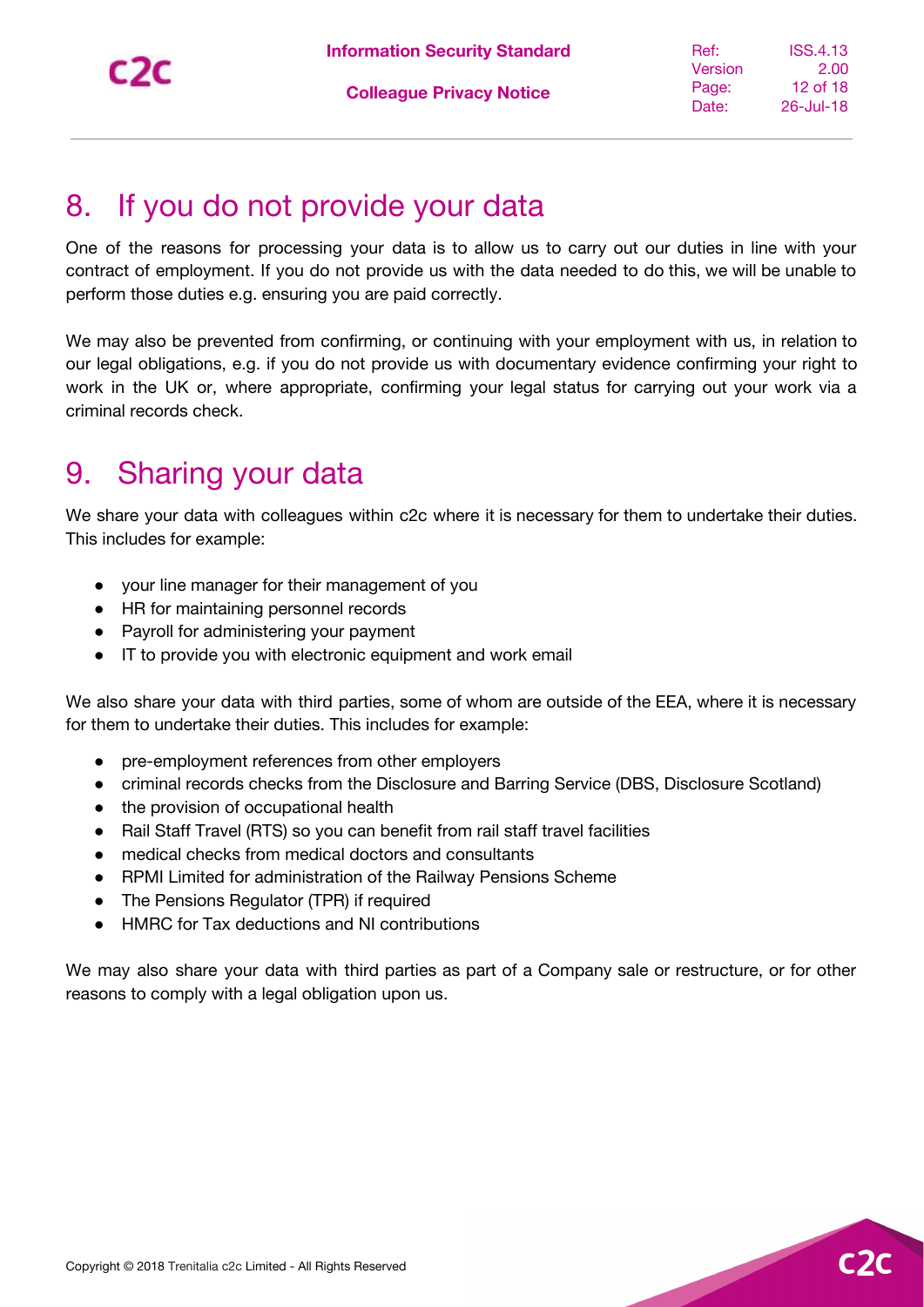$C<sub>2</sub>$ 

### <span id="page-12-0"></span>10. Protecting your data

We take the security of your data very seriously and are aware of the requirement to ensure your data is protected against accidental loss, destruction, disclosure or abuse and is not accessed except by those authorised to do so to carry out their duties. We have implemented and use appropriate technologies and procedures to protect your data against such data breaches.

Our information security policies and procedures are reviewed regularly and updated as necessary to meet our business needs, changes in technology and regulatory requirements. For example:

- Procedures and systems
	- o we have measures in place to protect against accidental loss, unauthorised access, unauthorised use, destruction or disclosure
	- o we place appropriate restrictions on access to personal information
	- o we implement appropriate measures and controls, including monitoring and physical measures to store and transfer data securely
	- o we store your personal data in personnel files with HR, with your manager and within c2c's HR and IT systems
	- o we conduct Data Privacy Impact Assessments (DPIA) in accordance with legal requirements and our business policies
- Colleagues
	- o we provide privacy, information security and other applicable training on a regular basis for colleagues who have access to our colleague data
	- o we take steps to ensure that our colleagues operate in accordance with our data protection procedures
- **Third party** 
	- o where we share your data though our collaboration with third parties, we request they confirm that your data is held securely and in line with GDPR
	- o we require that third parties implement appropriate technical and organisational measures to ensure the security of your data

### <span id="page-12-1"></span>11. Retention of your data

In line with data protection principles we will retain your personal information for as long as necessary to fulfil the purposes for which we collected it, including any legal, accounting, reporting and legitimate requirements.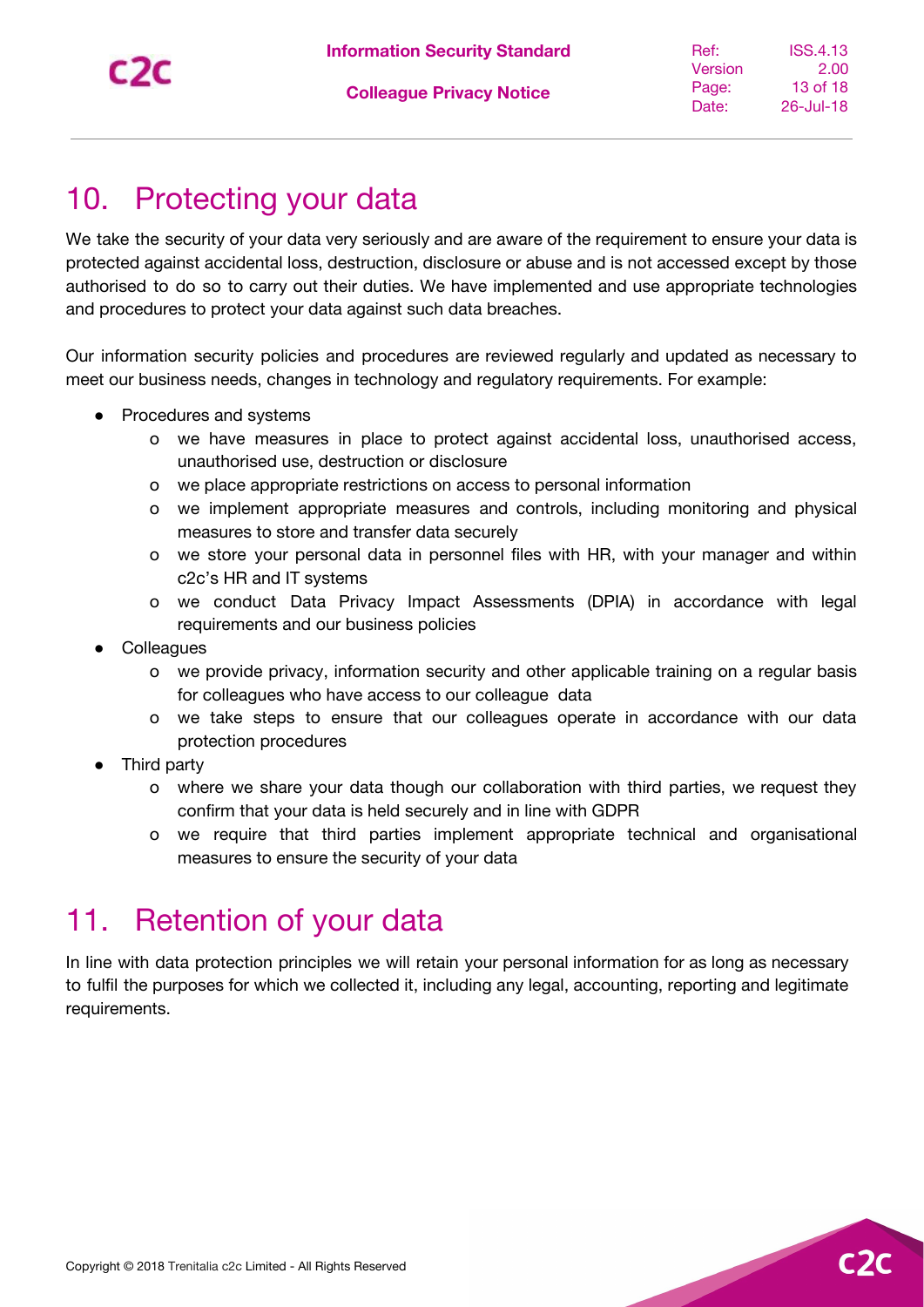$C<sub>2</sub>$ 

### <span id="page-13-0"></span>12. Automated decision making

No decision will be made about you solely on the basis of automated decision making (where a decision is taken about you using an electronic system without human involvement) which has a significant impact on you.

### <span id="page-13-1"></span>13. Data Protection Officer

c2c has appointed a Data Protection Officer to ensure we protect personal data of our customers & others and comply with data protection legislation.

If you any questions about how c2c uses your personal data that are not answered here, or if you want to exercise your rights regarding your personal data, please contact our Data Protection Officer:

**Our DPO:** Andy Stewart-Wright

**Email:** dpo@c2crail.net

**Phone:** 0330 109 8130

**Write to:** Data Protection Officer, Trenitalia c2c Limited, 2nd Floor, Cutlers Court, 115 Houndsditch, London EC3A 7BR

You have the right to lodge a complaint with the Information Commissioner's Office. Further information, including contact details, is available at [https://ico.org.uk](https://ico.org.uk/) or call 0303 123 1113

### <span id="page-13-2"></span>14. Who to Contact About This Notice

Any questions about this policy should be directed to the Human Resources department.

**Email:** hr@c2crail.net

**Write to:** Human Resources, Trenitalia c2c Limited, 2nd Floor, Cutlers Court, 115 Houndsditch, London EC3A 7BR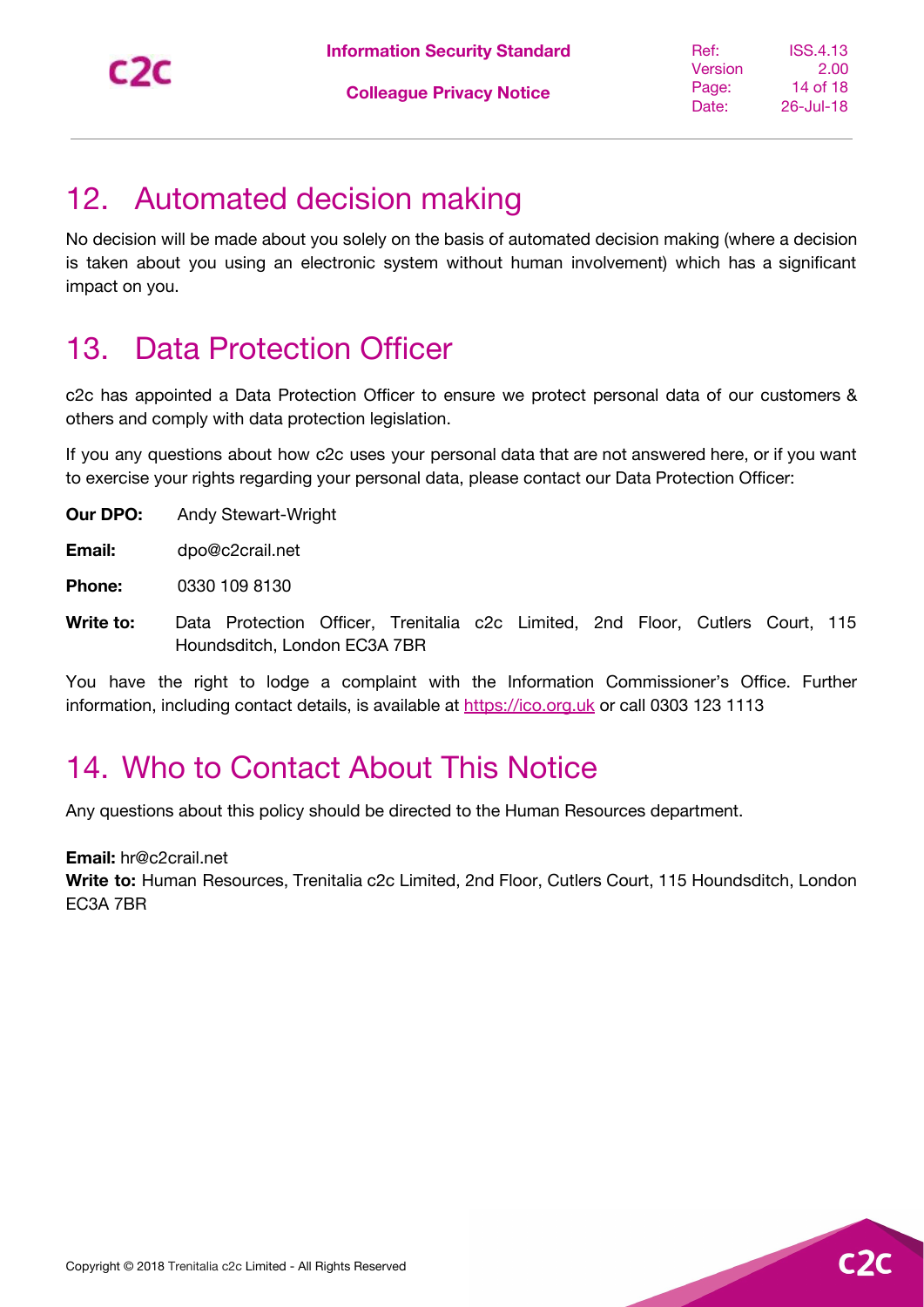## <span id="page-14-0"></span>**Glossary**

| Term                                           | <b>Meaning</b>                                                                                                                                                                                                                                                                                                                                                                                                |  |
|------------------------------------------------|---------------------------------------------------------------------------------------------------------------------------------------------------------------------------------------------------------------------------------------------------------------------------------------------------------------------------------------------------------------------------------------------------------------|--|
| Colleagues                                     | all<br>c2c<br>Employees, Community<br>Volunteers,<br>Consultants,<br>Contractors, Suppliers and Vendors.                                                                                                                                                                                                                                                                                                      |  |
| <b>Community Volunteer</b>                     | A person or organisation that freely provides a service or performs a<br>designated role or activity.                                                                                                                                                                                                                                                                                                         |  |
| Contractor / Supplier / Vendor /<br>Consultant | A person or organisation that undertakes a contract to provide<br>goods, works, services or tenancy to c2c                                                                                                                                                                                                                                                                                                    |  |
| Controller                                     | A person, organisation, public authority, agency or other body<br>which, alone or jointly with others, determines the purposes and<br>means of the processing of personal data.                                                                                                                                                                                                                               |  |
| Data Classification:                           |                                                                                                                                                                                                                                                                                                                                                                                                               |  |
| <b>CONFIDENTIAL</b>                            | Highly sensitive data intended for limited, specific use by a<br>workgroup, department, or group of individuals with a legitimate<br>need-to-know. Explicit authorisation by the Data Owner is required<br>for access because of legal, contractual, privacy, or other<br>constraints. Confidential data has a very high level of sensitivity                                                                 |  |
| <b>INTERNAL</b>                                | Information that must be guarded due to proprietary, ethical, or<br>privacy considerations and must be protected from unauthorised<br>access, modification, transmission, storage or other use. This<br>classification applies even though there may not be a statute<br>requiring this protection. Internal Data is information that is<br>restricted to personnel who have a legitimate reason to access it |  |
| <b>PUBLIC</b>                                  | Information that may or must be open to the general public. It is<br>defined as information with no existing local, national, or<br>international legal restrictions on access or usage. Public data,<br>while subject to disclosure rules, is available to all employees and<br>all individuals or entities external to c2c                                                                                  |  |
| Data Subject                                   | Is any living person who's personal data is being collected, held or<br>processed.                                                                                                                                                                                                                                                                                                                            |  |
| Employee                                       | A person employed by c2c under a contract of employment (for the<br>avoidance of doubt this includes FTE's and those employed on<br>fixed term contracts, but not those employed through consultancy                                                                                                                                                                                                          |  |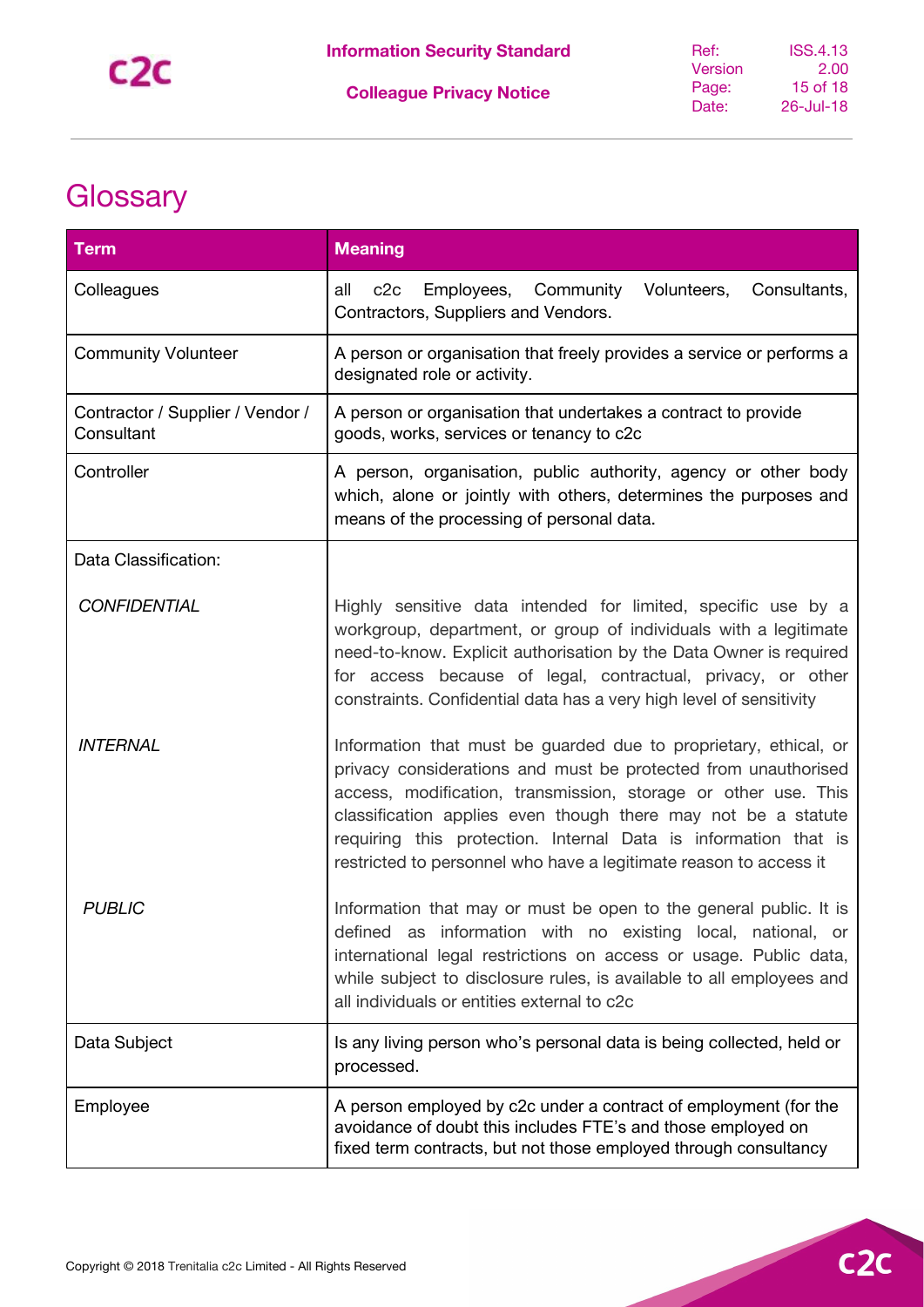

| Ref:    | <b>ISS.4.13</b> |
|---------|-----------------|
| Version | 2.00            |
| Page:   | 16 of 18        |
| Date:   | 26-Jul-18       |

|                                                   | agreements)                                                                                                                                                                                                                                                                                                                 |  |
|---------------------------------------------------|-----------------------------------------------------------------------------------------------------------------------------------------------------------------------------------------------------------------------------------------------------------------------------------------------------------------------------|--|
| <b>Information Commissioner's</b><br>Office (ICO) | The UK's independent authority set up to uphold information rights<br>in the public interest, promoting openness by public bodies and<br>data privacy for individuals.                                                                                                                                                      |  |
| "Need to Know" Principle                          | The "Need to Know" principle pertains to Protectively Marked<br>Material that Colleagues will need to have access to, or modify in<br>order to carry out their roles within the organisation. Colleagues<br>who do not have "Need to Know" shall be prohibited from<br>accessing and processing such material.              |  |
| Personal Data                                     | Any information relating to a living individual who can be identified<br>from that information – either on its own or when put together with<br>other information that c2c holds. This includes any expression of<br>opinions about the individual and any intentions of any person in<br>respect of the individual.        |  |
|                                                   | For example, names, addresses, telephone numbers, CCTV<br>images, photographs, etc.                                                                                                                                                                                                                                         |  |
| Processing                                        | Collecting, obtaining, recording or holding the information or data<br>or carrying out an operation or set of operations on Personal Data,<br>including, but not limited to:                                                                                                                                                |  |
|                                                   | Organisation, adaptation or alteration of the data<br>Retrieval, consultation or use of the data<br>Disclosure of the data by transmission, dissemination or<br>otherwise making it available, or<br>Alignment, combination, blocking, erasure or destruction of<br>the data                                                |  |
| Role Based Access Control<br>(RBAC)               | RBAC is a method of restricting network and application access<br>based on the roles of the individual users within the business.<br>RBAC let's Colleagues have access rights to only the information<br>they need to perform their job role and prevents accessing<br>information that does not pertain to their job role. |  |
| Sensitive Personal Data                           | Includes Personal Data consisting of information relating to:                                                                                                                                                                                                                                                               |  |
|                                                   | 1. Racial or ethnic origin<br>2. Political Opinions<br>Religious beliefs or beliefs of a similar nature<br>3.<br>Trade Union membership<br>4.                                                                                                                                                                               |  |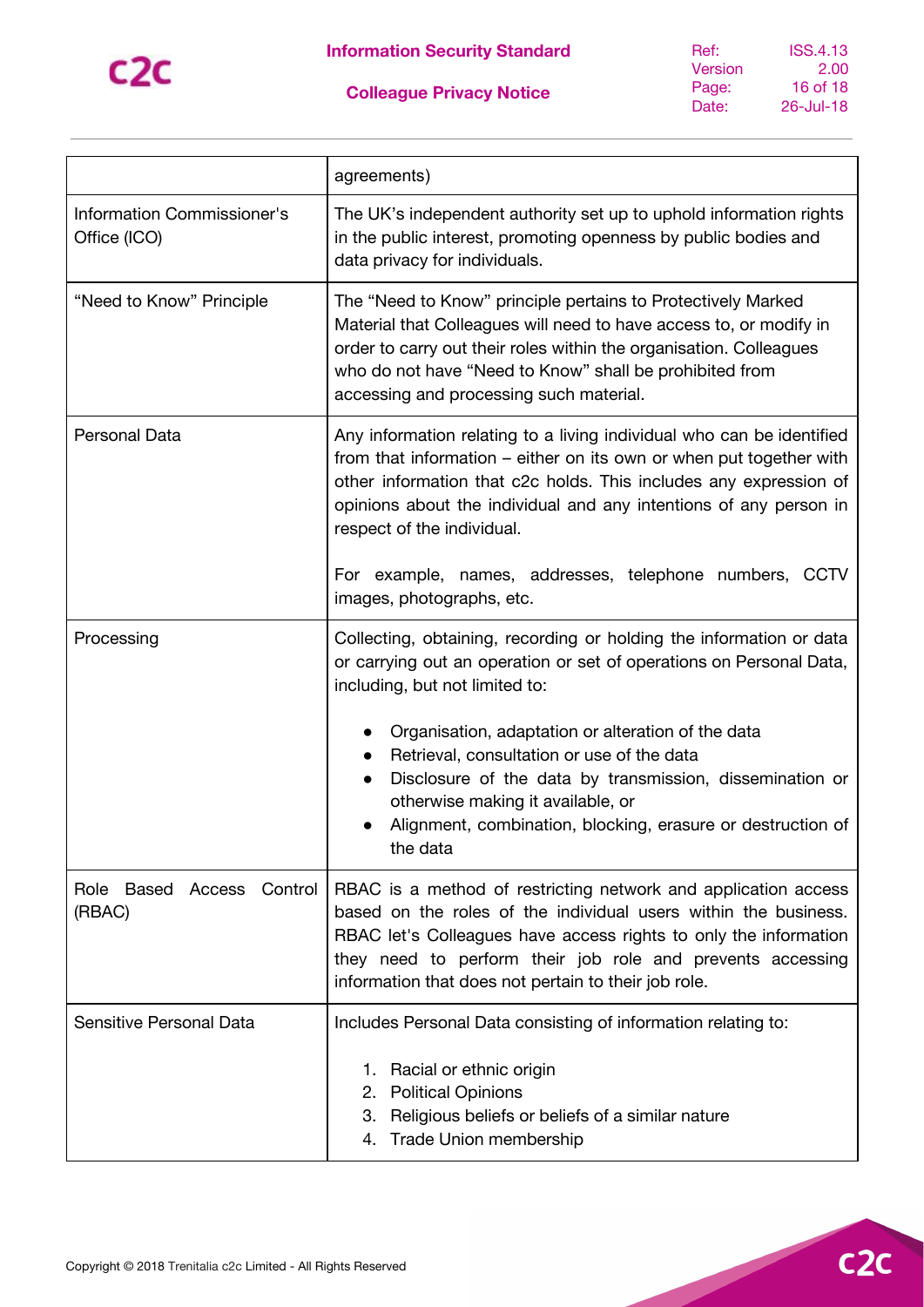

| Ref:    | ISS.4.13  |
|---------|-----------|
| Version | 2.00      |
| Page:   | 17 of 18  |
| Date:   | 26-Jul-18 |

| 6. Sexual life<br>of any court in such proceedings. | 5. Physical or mental health or condition<br>7. Commission or alleged commission of any criminal offence<br>8. Proceedings for any criminal offence or alleged criminal<br>offence, the disposal of such proceedings or the sentence |
|-----------------------------------------------------|--------------------------------------------------------------------------------------------------------------------------------------------------------------------------------------------------------------------------------------|
|-----------------------------------------------------|--------------------------------------------------------------------------------------------------------------------------------------------------------------------------------------------------------------------------------------|